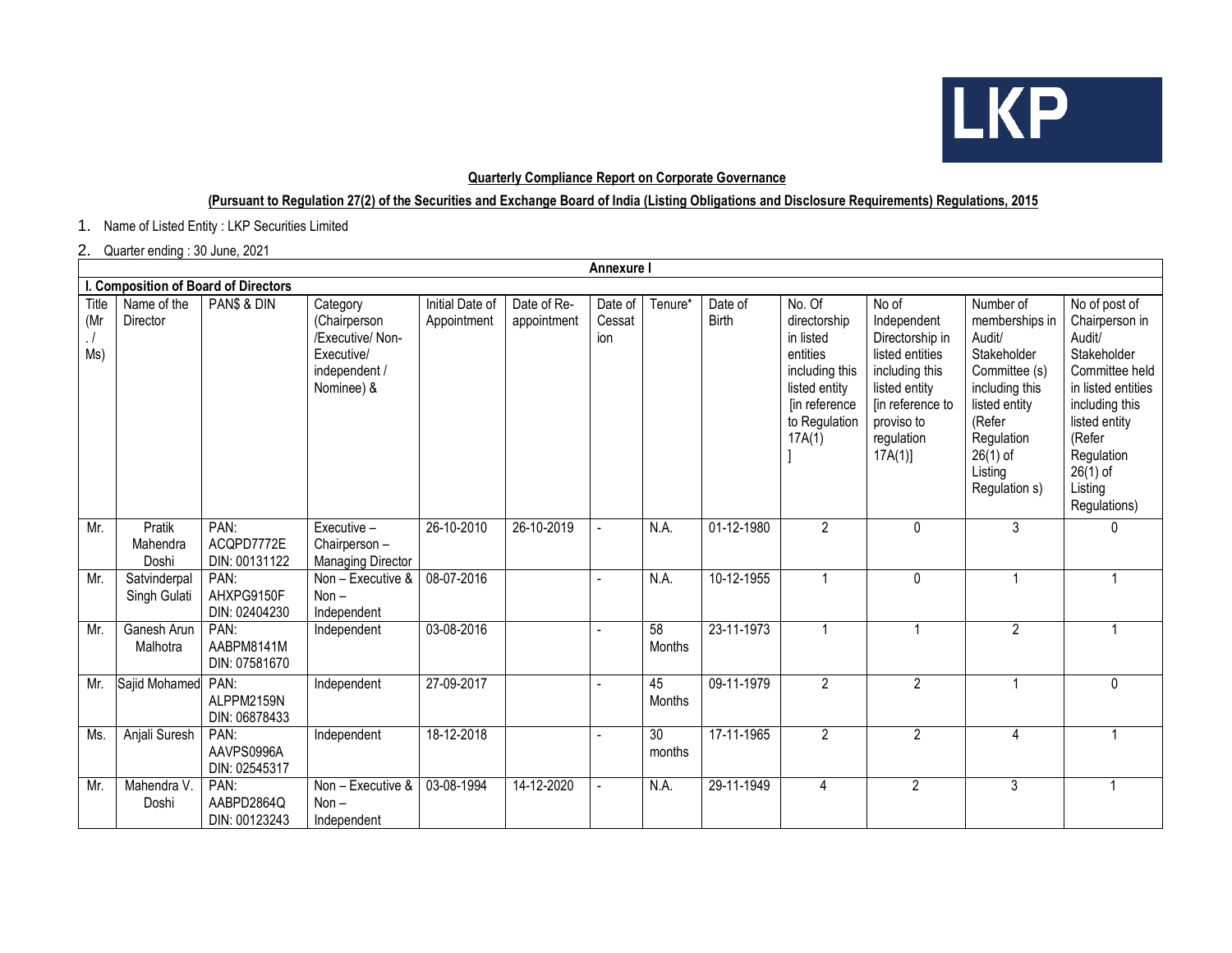

|                                                                                                                                                                           | Whether Regular chairperson appointed                                                                                                                                                                                                                                                                                                                                                                                                                                                             |                                                                           |                               |                     |               | Yes                          |                                              |                                                                                   |                                     |                   |  |  |
|---------------------------------------------------------------------------------------------------------------------------------------------------------------------------|---------------------------------------------------------------------------------------------------------------------------------------------------------------------------------------------------------------------------------------------------------------------------------------------------------------------------------------------------------------------------------------------------------------------------------------------------------------------------------------------------|---------------------------------------------------------------------------|-------------------------------|---------------------|---------------|------------------------------|----------------------------------------------|-----------------------------------------------------------------------------------|-------------------------------------|-------------------|--|--|
|                                                                                                                                                                           | Whether Chairperson is related to managing director or CEO                                                                                                                                                                                                                                                                                                                                                                                                                                        |                                                                           |                               |                     |               | Yes#                         |                                              |                                                                                   |                                     |                   |  |  |
|                                                                                                                                                                           | \$PAN of any director would not be displayed on the website of Stock Exchange<br><sup>&amp;</sup> Category of directors means executive/non-executive/independent/Nominee. if a director fits into more than one category write all categories separating them with hyphen<br>* to be filled only for Independent Director. Tenure would mean total period from which Independent director is serving on Board of directors of the listed entity in continuity without any cooling off<br>period. |                                                                           |                               |                     |               |                              |                                              |                                                                                   |                                     |                   |  |  |
| # Mr. Pratik Doshi is the Chairperson and Managing Director of the Company                                                                                                |                                                                                                                                                                                                                                                                                                                                                                                                                                                                                                   |                                                                           |                               |                     |               |                              |                                              |                                                                                   |                                     |                   |  |  |
| II. Composition of Committees                                                                                                                                             |                                                                                                                                                                                                                                                                                                                                                                                                                                                                                                   |                                                                           |                               |                     |               |                              |                                              |                                                                                   |                                     |                   |  |  |
|                                                                                                                                                                           | Name of Committee                                                                                                                                                                                                                                                                                                                                                                                                                                                                                 | <b>Whether Regular</b><br>chairperson<br>appointed                        | Name of Committee members     |                     |               |                              |                                              | Category (Chairperson / Executive / Non-<br>Executive / Independent / Nominee) \$ | Date of<br>Appointment              | Date of Cessation |  |  |
|                                                                                                                                                                           | 1. Audit Committee                                                                                                                                                                                                                                                                                                                                                                                                                                                                                | Yes                                                                       |                               | Mr. Ganesh Malhotra |               |                              |                                              | Chairperson - Non- Executive - Independent                                        | 03-08-2016                          |                   |  |  |
|                                                                                                                                                                           |                                                                                                                                                                                                                                                                                                                                                                                                                                                                                                   |                                                                           | Mr. Sajid Mohamed             |                     |               |                              | Non-Executive - Independent                  |                                                                                   | 27-09-2017                          |                   |  |  |
|                                                                                                                                                                           |                                                                                                                                                                                                                                                                                                                                                                                                                                                                                                   |                                                                           | Mr. Pratik Doshi              |                     |               |                              | Executive                                    |                                                                                   | 03-08-2016                          |                   |  |  |
|                                                                                                                                                                           |                                                                                                                                                                                                                                                                                                                                                                                                                                                                                                   |                                                                           | Ms. Anjali Suresh             |                     |               | Non-Executive - Independent  |                                              | 30-01-2020                                                                        |                                     |                   |  |  |
|                                                                                                                                                                           | 2. Nomination & Remuneration                                                                                                                                                                                                                                                                                                                                                                                                                                                                      | Yes                                                                       | Mr. Ganesh Malhotra           |                     |               |                              | Chairperson - Non- Executive - Independent   | 03-08-2016                                                                        |                                     |                   |  |  |
|                                                                                                                                                                           | Committee                                                                                                                                                                                                                                                                                                                                                                                                                                                                                         |                                                                           | Mr. Sajid Mohamed             |                     |               | Non-Executive - Independent  |                                              | 27-09-2017                                                                        |                                     |                   |  |  |
|                                                                                                                                                                           |                                                                                                                                                                                                                                                                                                                                                                                                                                                                                                   |                                                                           | Mr. Satvinderpal Singh Gulati |                     |               | Non-Executive                |                                              | 03-08-2016                                                                        |                                     |                   |  |  |
|                                                                                                                                                                           |                                                                                                                                                                                                                                                                                                                                                                                                                                                                                                   |                                                                           | Ms. Anjali Suresh             |                     |               | Non-Executive - Independent  |                                              | 30-01-2020                                                                        |                                     |                   |  |  |
|                                                                                                                                                                           | 3. Stakeholders Relationship                                                                                                                                                                                                                                                                                                                                                                                                                                                                      | Yes                                                                       | Mr. Satvinderpal Singh Gulati |                     |               | Chairperson - Non- Executive |                                              | 03-08-2016                                                                        |                                     |                   |  |  |
| Committee                                                                                                                                                                 |                                                                                                                                                                                                                                                                                                                                                                                                                                                                                                   |                                                                           | Mr. Pratik Doshi              |                     |               | Executive                    |                                              | 03-08-2016                                                                        | $\blacksquare$                      |                   |  |  |
|                                                                                                                                                                           |                                                                                                                                                                                                                                                                                                                                                                                                                                                                                                   |                                                                           | Mr. Ganesh Malhotra           |                     |               | Non-Executive - Independent  |                                              | 22-10-2019                                                                        | $\overline{a}$                      |                   |  |  |
|                                                                                                                                                                           |                                                                                                                                                                                                                                                                                                                                                                                                                                                                                                   |                                                                           | Ms. Anjali Suresh             |                     |               | Non-Executive - Independent  |                                              | 30-01-2020                                                                        | $\overline{a}$                      |                   |  |  |
|                                                                                                                                                                           | 4. Corporate Social Responsibility                                                                                                                                                                                                                                                                                                                                                                                                                                                                | Yes                                                                       | Ms. Anjali Suresh             |                     |               |                              | Chairperson - Non- Executive - Independent   | 04-02-2019                                                                        | $\overline{a}$                      |                   |  |  |
| Committee                                                                                                                                                                 |                                                                                                                                                                                                                                                                                                                                                                                                                                                                                                   |                                                                           | Mr. Pratik Doshi              |                     |               | Executive                    |                                              | 04-02-2019                                                                        | $\overline{\phantom{a}}$            |                   |  |  |
|                                                                                                                                                                           |                                                                                                                                                                                                                                                                                                                                                                                                                                                                                                   | Mr. Satvinderpal Singh Gulati                                             |                               |                     | Non-Executive |                              |                                              |                                                                                   | 04-02-2019                          |                   |  |  |
|                                                                                                                                                                           | 5. Risk Management Committee                                                                                                                                                                                                                                                                                                                                                                                                                                                                      | Not Applicable                                                            |                               |                     |               |                              |                                              |                                                                                   |                                     |                   |  |  |
| &Category of directors means executive/non-executive/independent/Nominee. if a director fits into more than one category write all categories separating them with hyphen |                                                                                                                                                                                                                                                                                                                                                                                                                                                                                                   |                                                                           |                               |                     |               |                              |                                              |                                                                                   |                                     |                   |  |  |
| III. Meeting of Board of Directors                                                                                                                                        |                                                                                                                                                                                                                                                                                                                                                                                                                                                                                                   |                                                                           |                               |                     |               |                              |                                              |                                                                                   |                                     |                   |  |  |
| Date(s) of Meeting (if any) in the<br>previous quarter                                                                                                                    |                                                                                                                                                                                                                                                                                                                                                                                                                                                                                                   | $\overline{Date(s)}$ of Meeting (if any) in the<br>Whether requirement of |                               |                     |               |                              | Number of Directors<br>Number of independent |                                                                                   | Maximum gap between any             |                   |  |  |
|                                                                                                                                                                           |                                                                                                                                                                                                                                                                                                                                                                                                                                                                                                   | Quorum met*<br>relevant quarter                                           |                               |                     |               | present*                     |                                              | directors present*                                                                | two consecutive (in number of days) |                   |  |  |
|                                                                                                                                                                           | 03-02-2021                                                                                                                                                                                                                                                                                                                                                                                                                                                                                        | 27-04-2021                                                                |                               | Yes                 |               | 6                            |                                              | 3                                                                                 | 82                                  |                   |  |  |
|                                                                                                                                                                           | * to be filled in only for the current quarter meetings                                                                                                                                                                                                                                                                                                                                                                                                                                           |                                                                           |                               |                     |               |                              |                                              |                                                                                   |                                     |                   |  |  |